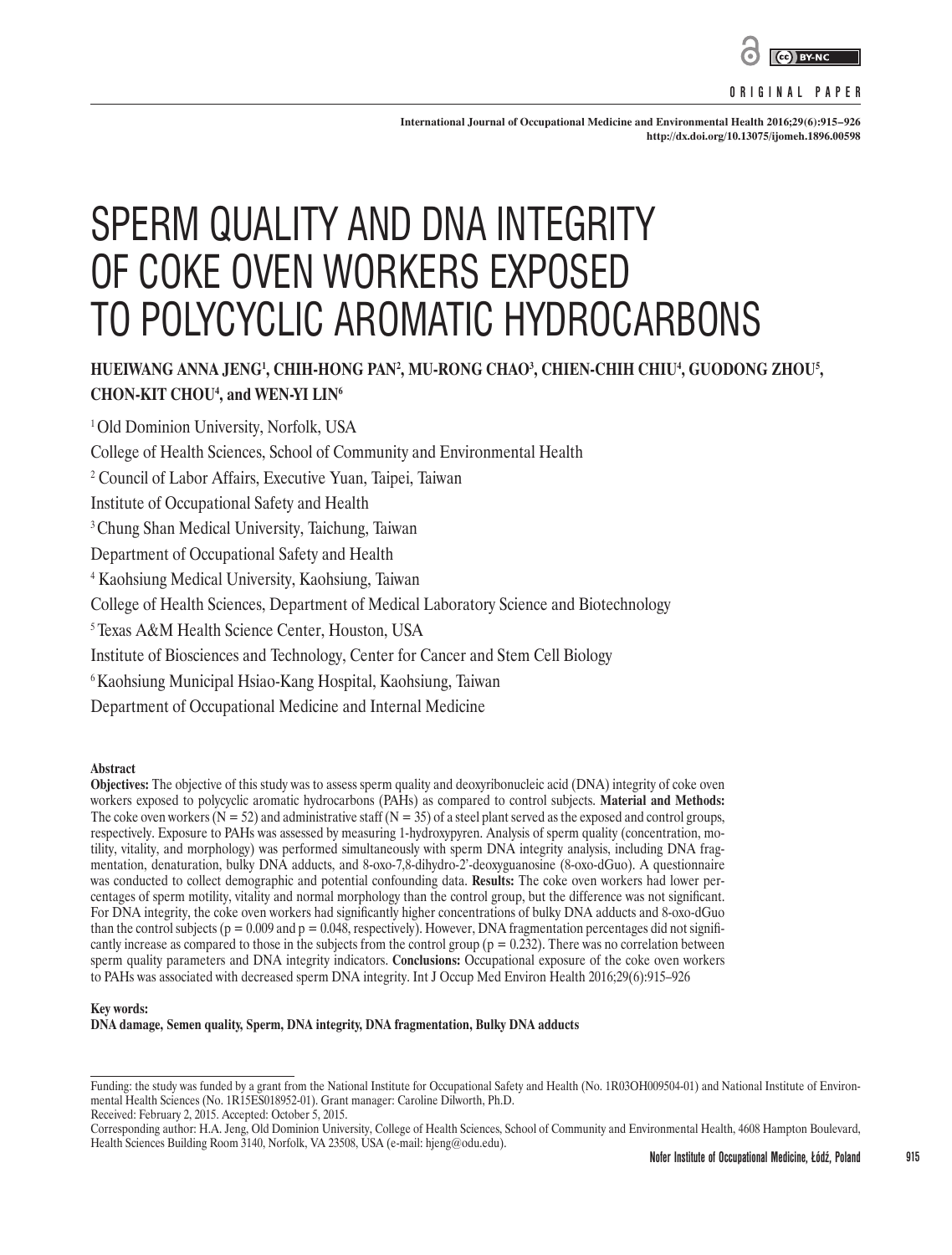# **INTRODUCTION**

Occupational exposure to toxic substances that affect the reproductive system still constitutes a significant public health concern. Polycyclic aromatic hydrocarbons (PAHs) are common toxic compounds generated from coal combustion during steel processing. Several PAH compounds have been reported to impair the reproductive capacity of males, including decreased semen quality in terms of concentration, motility and vitality [1–3].

Cellular deoxyribonucleic acid (DNA) has been suggested as a target in the subjects exposed to PAHs. Polycyclic aromatic hydrocarbon active intermediates, the byproducts of PAHs via cytochrome P450 (CYP450) phase I metabolism, have been reported to covalently attach to DNA in tissues and lymphocytes [4]. Also, active intermediates could take the redox cycling pathway and generate excess reactive oxygen species. That, in turn, leads to oxidative stress, which could induce oxidative DNA damage and possible single- and double-DNA strand breaks [5].

Sperm is protected by the blood–testis barrier, which can block environmental toxins from entering testicular tissues. However, animal studies have detected PAH-DNA adducts in testicular tissues simultaneously revealing the possibility that PAHs can compromise the function of the barrier and affect spermatogenesis [6]. Additionally, the studies have shown PAH exposure could form PAH-DNA adducts in human sperm [4]. Prior to this study, limited available data existed about whether environmental and/or occupational exposure to PAHs contributes to the increased levels of bulky DNA adducts in human sperm. Gaspari et al. have reported that occupational exposure to PAHs was associated with higher levels of PAH-DNA adducts in infertile men [7]. Horak et al. have observed an increase in bulky DNA levels in sperm from infertile individuals. However, the bulky DNA levels did not link to environmental and occupational factors [8]. Sperm DNA integrity has been shown to relate to male fertility potential and the risk of increased chromosomal

abnormalities, and minor or major birth defects [9–13]. Emerging evidence has suggested that sperm DNA integrity may be a better predictor of male fertility potential than the routine semen parameters [14]. Also, semen parameters may not address integrity of the male genome contained in the sperm head [15]. Despite the importance of spermDNAintegrity in male reproductive health, there is still no reliable, sensitive method for detection of sperm DNA oxidative adducts. The European Standard Committee on Oxidative DNA Damage recommended DNA isolation methods to minimize oxidation during DNA extraction from tissues and cells [16,17]. Such a development is particularly useful for DNA extraction from sperm cells due to the compact nature of sperm chromatin, which could increase the possibility of DNA oxidation during extraction procedures. Deoxyribonucleic acid lesion 8-oxo-7,8-dihydro-2'-deoxyguanosine (8-oxo-dGuo) is one the most abundant products of oxidatively damaged DNA and has been used as a biomarker to depict oxidative stress in various tissues, e.g., blood, urine, and saliva [18].

The objective of this study was to assess sperm quality and DNA integrity of the coke oven workers exposed to PAHs as compared to the control subjects. Deoxyribonucleic acid fragmentation, denaturation and oxidative adducts were simultaneously assessed to determine nuclear DNA integrity of sperm in the coke oven workers exposed to PAHs. Correlation between DNA integrity and sperm quality was determined. The study employed well established 32P-labeling for DNA adduct detection, while employing the newly established liquid chromatography– mass spectrometry/mass spectrometry (LC-MS/MS) with the on-line solid phase extraction procedure for the 8-oxodGuo analysis [19–21].

# **MATERIAL AND METHODS**

# **Human subjects**

The subjects included coke oven workers and administrative staff of a steel plant in southern Taiwan. They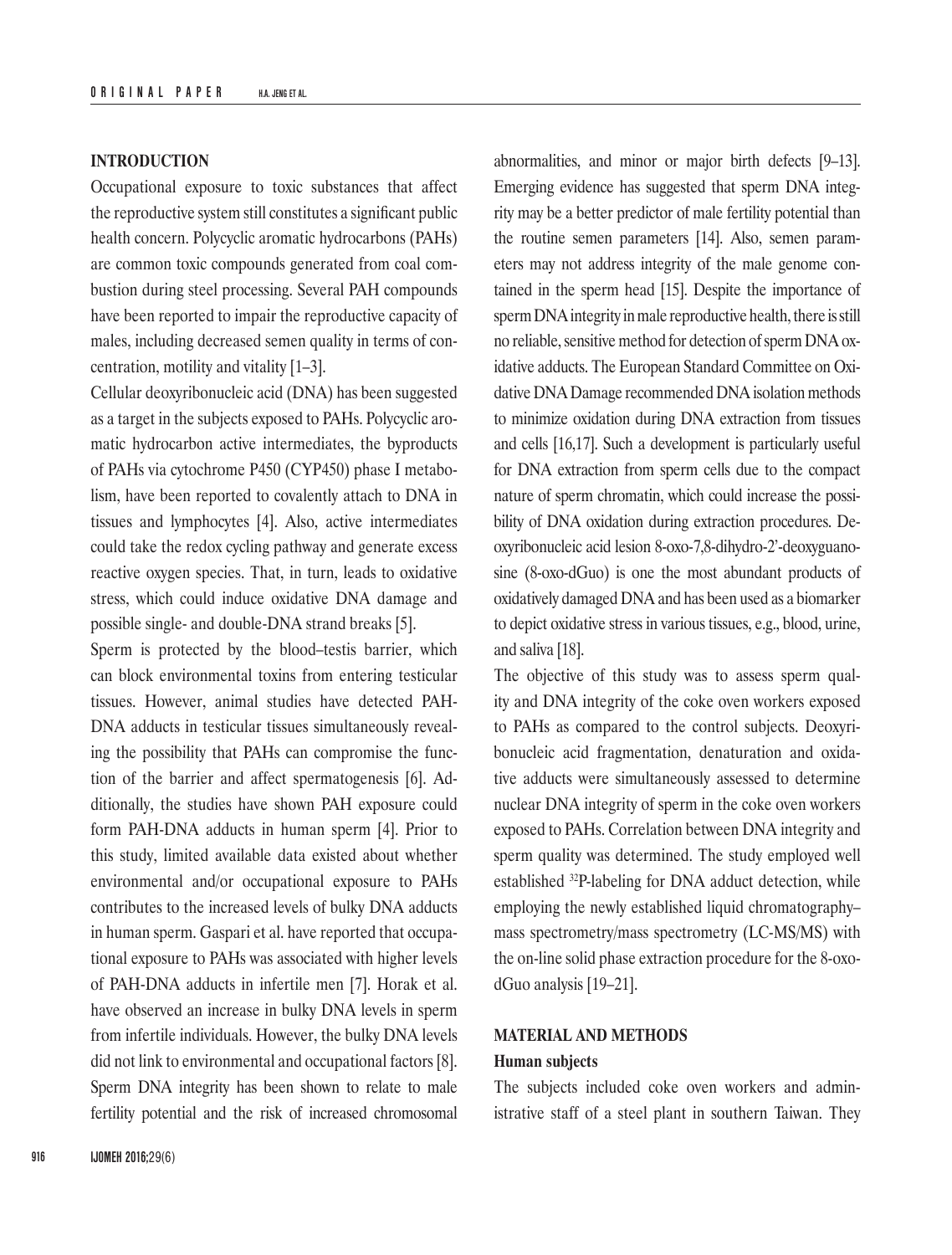were recruited during their annual health examination at the Kaohsiung Municipal Hsiao-Kang Hospital, a main municipal hospital system providing health care for occupational workers in the southern region of Taiwan. Ninety percent of the subjects who were contacted by mail agreed to participate in this study.

The coke oven workers  $(N = 52)$  served as the exposed group that had been chronically exposed to PAHs; while the administrative staff, including administrators and security personnel ( $N = 35$ ), served as the control group. Our preliminary data showed that PAH concentrations around the coke oven processing area ranged from 15 000 ng/m<sup>3</sup> to 40 000 ng/m3 , while PAH concentrations in the offices were  $\lt$  50 ng/m<sup>3</sup> [22]. Criteria for the subjects selection included males 25–50 years old, no reproductive dysfunction, and > 1 year of employment in the plant. All the participants were fully informed about the objective of this study and signed a consent form. Information about the subjects selected for the study remains confidential and within the institution. The study was approved by the Institutional Review Boards at both Old Dominion University and Kaohsiung Medical University.

# **Questionnaire**

A questionnaire was used to collect information pertaining to demographics and potential confounding factors. Demographic information included: age, body mass index (BMI), education, marital status, smoking and drinking habits. Questions on employment history emphasized current occupational duties, production processes, respirator usage and job classification. Health history covered the participants and their families' history of cancer, other diseases and treatment history.

## **Semen and urine sample collection**

Semen samples were collected via masturbation. The subjects were instructed to abstain from sex for at least 3 days before the sample collection. Sperm quality analysis was conducted within 1 h after the sample collection according to the World Health Organization (WHO) guidelines. A portion of semen was stored at –20°C for sperm DNA integrity assessment. Two spot urine samples were collected from each individual: first one in the morning before the work shift; the second at the end of the work shift. All the urine samples were stored at 4°C before the analysis.

## **Human semen analysis**

After liquefaction of semen, the standard semen quality analysis was conducted according to the World Health Organization (WHO) recommendations [23]. Quality control for all the measurements was in accordance with the WHO guidelines [23]. Sperm quality parameters included: concentration, motility, morphology and vitality. Sperm concentration, motility and vitality were assessed within 1 h after ejaculate sampling. Manual evaluation of sperm concentration and motility was conducted using a Makler Counting Chamber (Irvine Scientific, USA). The eosin stain method was used to assess sperm vitality. At least 300 sperm/samples were assessed for vitality analysis. For the morphology assessment, 2 slide smears were prepared from each semen sample. Three hundred sperm/ slides were evaluated using the air-dried Papanicolaoustained preparations and classified as either normal or abnormal according to the criteria recommended by the WHO [23]. None of the semen samples had significant leukocytospermia (as specified in the WHO guidelines).

# **Terminal deoxynucleotidyl transferase-mediated 2'-deoxyuridine 5'-triphosphate nick end-labeling (TUNEL)**

The TUNEL assay was used to detect sperm DNA fragmentation [16]. A sperm pellet was obtained after 200 μl of semen was centrifuged at  $250 \times g$  for 5 min. The pellet was re-suspended, washed with 1% human serum albumin in a phosphate buffer solution (PBS), and spread onto slides. Then, the cells were permeabilized with 0.1% Triton X-100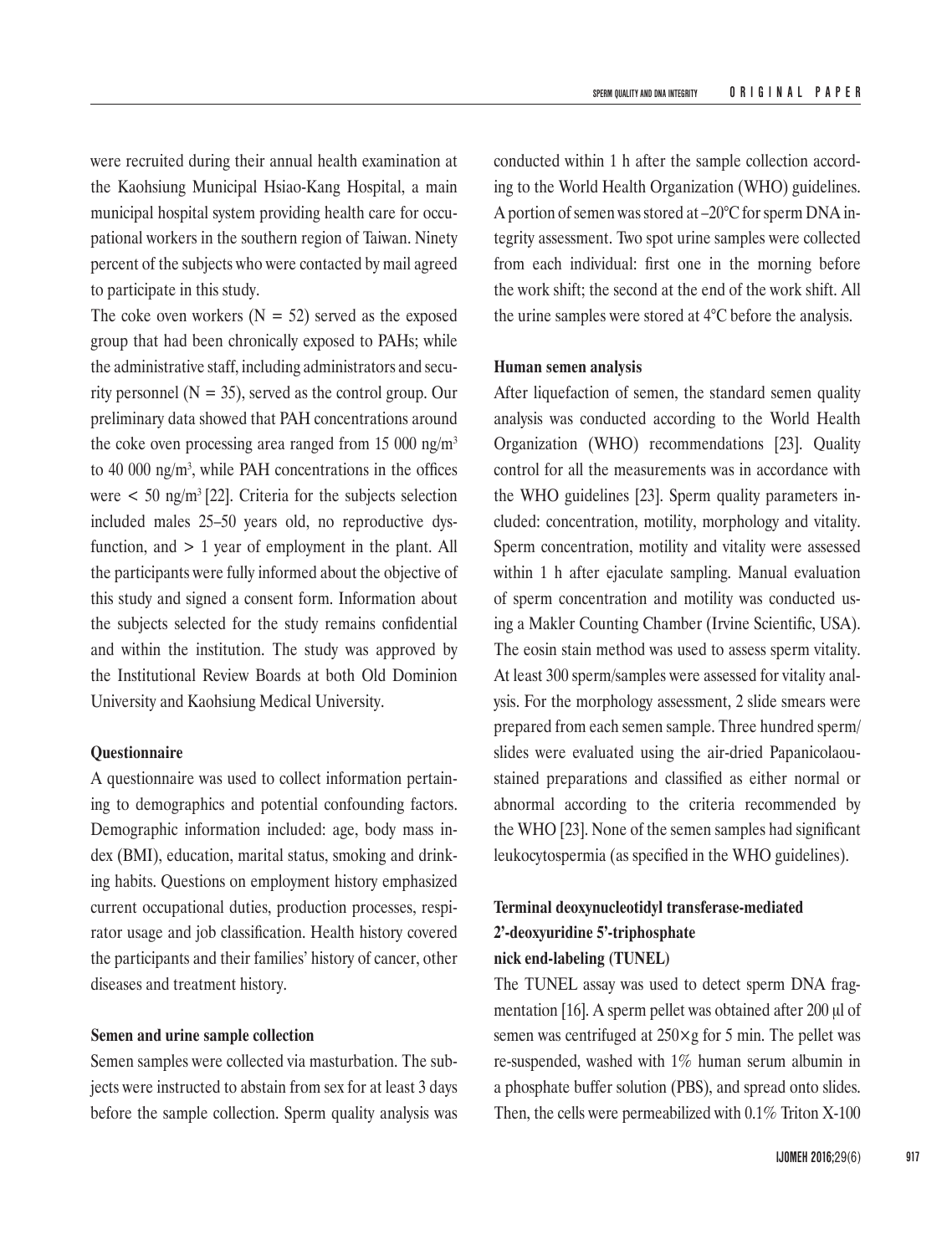(Sigma-Aldrich, USA) in 0.1% sodium citrate at 4°C for 2 min. A nucleotide labeling mixture, prepared according to the Roche Diagnostic manufacture's instruction, was deployed onto sperm cells. After the cells were incubated for 1 h at 37 $\degree$ C, the cells were washed twice with a 1% human albumin solution in a phosphate buffered solution. Each test included both positive and negative controls. The cells in the positive control were treated with a 50 μl of deoxyribonuclease (DNase) solution, while the cells in the negative control were not treated with the nucleotide labeling mixture. Fluorescence in sperm cells recorded as positive for the TUNEL assay was assessed using an Olympus BX61 fluorescence microscope (Olympus America Inc., USA). At least 300 sperm cells from each sample were taken into account, and the percentage of TUNEL positive cells was calculated as the outcome of interest.

# **Sperm chromatin structure assay (SCSA)**

The SCSA was used to detect DNA denaturation as described by Evenson et al. [24,25]. Briefly,  $1-2\times10^6$  sperm cells per ml were treated with a low pH 1.2 detergent solution (0.08 M of hydrogen chloride (HCl), 0.15 M of sodium chloride (NaCl), 0.1% Triton X-100, pH 1.2). After 30 s, the cells were stained by adding 1.2 ml acridine orange stain in a phosphate-citrate buffer, pH 6, for 3 min. Then, the cell suspensions were analyzed using a flow cytometer. Sperm chromatin damage can be quantified by cytometric measurements of the metachromatic shift from green (native doublestranded DNA) to red (denatured, single-stranded DNA) fluorescence using a FACScan flow cytometer (Becton-Dickinson, USA). Flow cytometry measurements of 5000 sperm/ samples provided statistically robust data on the ratio of red to green sperm and the extent of the DNA denaturation.

## **Detection of 8-oxo-dGuo adducts in sperm**

Sperm DNA was isolated according to the procedure recommended by the European Standard Committee on Oxidative DNA Damage (ESCODD) [17], with modifications

to minimize DNA oxidization during DNA isolation procedures. Sperm samples  $(15-30\times10^6 \text{ sperm/ml})$  were washed with 1% human serum assay in a phosphate buffer solution and centrifuged at  $3000 \times g$  for 5 min. The resulting pellets were added to 600 μl of ice-cold extraction buffer (10% (weight per volume –  $w/v$ ) sodium dodecyl sulfate and 1 M dithiothreitol), 30 μl of proteinase K, 30 μl of RNase A  $(1 \times 10^{-2} \text{ mg/l})$  and 8  $\mu$ l of RNase T1  $(1 \text{ U}/\mu\text{L})$ . The mixture was incubated at 37°C for 1 h and then cooled to 4°C for 5 min. Subsequently, 1.2 ml of the sodium iodide (NaI) solution and 2 ml of 2-propanol were added. After centrifugation at  $5000 \times g$  for 5 min, the DNA pellet was washed with 1 ml of ice-cold 40% (volume per volume  $-v/v$ ) 2-propanol, collected by centrifugation and dissolved in 200 μl of 0.1 mM deferoxamine overnight.

8-Oxo-dGuo adducts in sperm DNA were determined by a LC-MS/MS with an on-line solid-phase extraction procedure as reported in the recent studies [20]. After automatic sample cleanup, DNA samples were injected into the Agilent 1100 series high performance liquid chromatography (HPLC) system (Agilent Technologies, Germany) interfaced with a PE-SCIEX API 3000 triple quadrupole mass spectrometer (Agilent Technologies, Germany) with an electrospray ion source. Detection was performed in a positive ion multiple reaction monitoring mode for simultaneous quantification of 8-oxo-dGuo and deoxyguanosine (dG). Transitions of the precursors to the product ions were as follows: 8-oxo-dGuo (mass-to-charge ratio (m/z) 284→168), [<sup>15</sup>N<sub>5</sub>]-8-oxo-dGuo (m/z 289→173), dG (m/z 268→152), and [<sup>15</sup>N<sub>5</sub>]-dG (m/z 273→157). With the use of isotopic internal standards and an on-line SPE, this method exhibited a low detection limit of 1.8 fmol for 8-oxo-dGuo, which corresponds to 0.13 adducts at  $10^{\circ}/dG^{-1}$  when using 20 µg of DNA per analysis.

## **Detection of bulky DNA adducts**

Presence of bulky DNA adducts was determined by the 32P-postlabeling method [26,27]. Briefly, DNA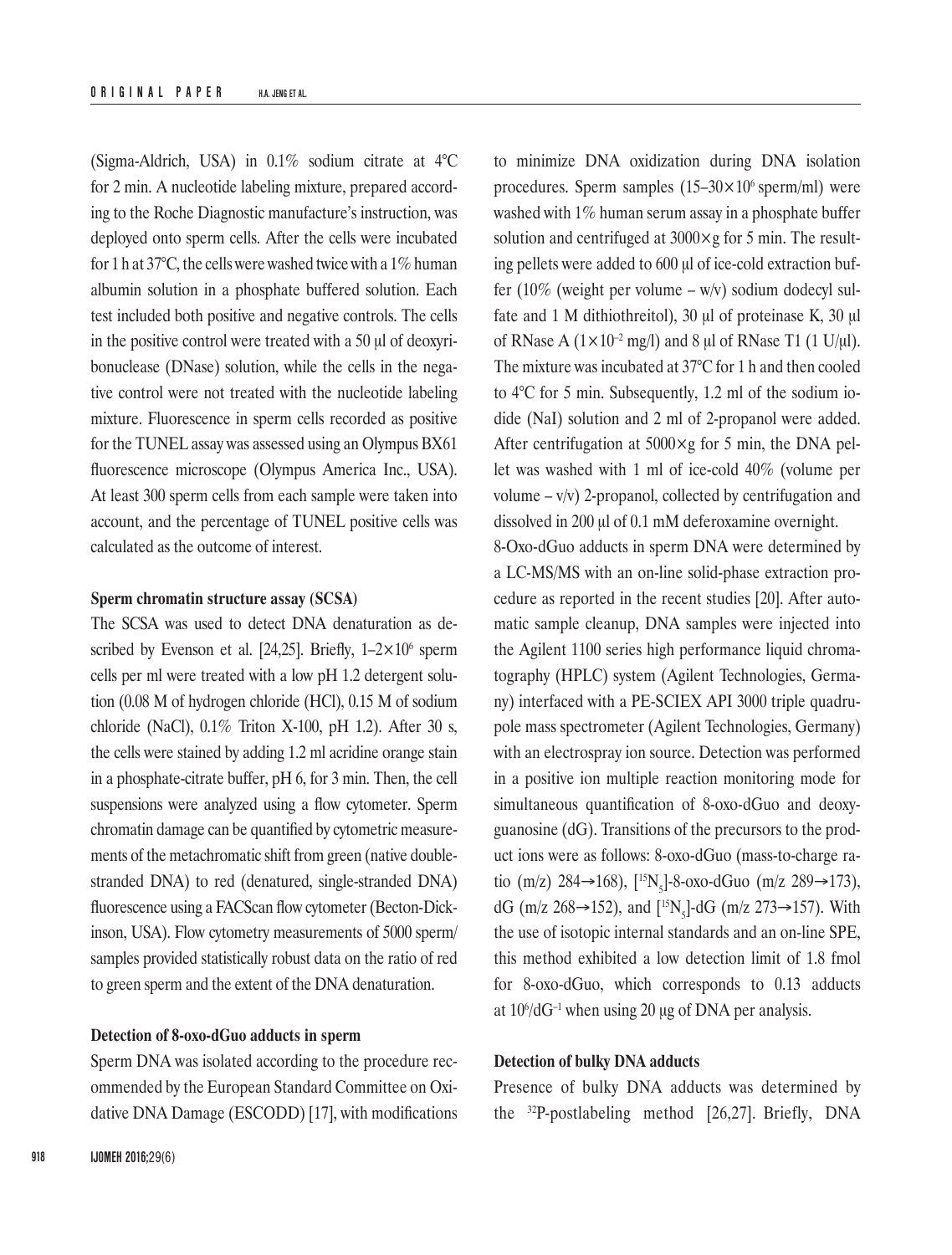(10 μg) was enzymatically degraded to normal and adducted by deoxyribonucleoside 3'-monophosphates with micrococcal nuclease and spleen phosphodiesterase at  $pH = 6$  and incubated at 37 $^{\circ}$ C for 3.5 h. After the treatment of the mixture with nuclease P1 to convert normal nucleotides to nucleosides, adducted nucleotides were converted to 5'-32P-labeled deoxyribonucleoside 3',5'-bisphosphates by incubation with carrier-free  $[\gamma^{-32}P]$  adenosine triphosphate (ATP) and polynucleotide kinase. Radioactive labeled modified nucleotides were mapped by multidirectional anionexchange thin-layer chromatography (TLC) on polyethyleneimine-cellulose sheets [28].

The 32P-labeled I-compounds were visualized by screenenhanced autoradiography at –80°C using Kodak Bio-Max XAR film (Sigma-Aldrich, USA) or with the aid of an InstantImager (Packard Instruments, USA). Radioactivity of TLC fractions from individual sperm samples was determined with the aid of an InstantImager electronic autoradiography system as previously described [28]. The extent of covalent DNA adducts was estimated by calculating relative adduct labeling values from the sample count rates, the amount of DNA assayed (expressed as pmol DNA monomer units or DNA-P), and the specific activity of  $[\gamma^{-32}P]ATP$ according to Zhou et al. [29]. Each set of the analyzed samples included positive controls on liver DNA from mice treated with PAHs to ensure the labeling procedures worked appropriately.

#### **Urinary 1-hydroxypyrene (1-OHP) measurement**

Urinary 1-OHP served as a biomarker assessing PAH exposure of the coke oven workers. Urinary 1-OHP was analyzed using the HPLC with a fluorescent detector described in several studies [22,23]. The procedures included purification and enrichment using the C18 reversephase liquid chromatograph and quantified concentrations using the HPLC system with an auto-injector and

a fluorescence detector. The detection and qualification limits were 0.1 ng/l and 1 μg/l, respectively. Normalized concentrations of urinary 1-OHP were expressed as μg/g creatinine.

## **Statistical analysis**

Data analysis was performed using the SAS version 9.1 (SAS Institute Inc., Cary, USA) program with the results expressed as the mean  $\pm$  standard deviation ( $M\pm SD$ ). Distributions of semen quality parameters were examined for normality to determine if transformation would be needed. Certain measures were log-transformed if their skewness prevented their normality. To determine any significance in terms of semen quality parameters and sperm DNA integrity measurements, the multivariate regression analysis was conducted while controlling for confounding factors, i.e., age, alcohol consumption and smoking. Also, the multivariate regression analysis was used to assess the relationship between semen quality parameters and DNA integrity parameters, while controlling for the confounding factors. All hypothesis testing was two-sided with a probability value of 0.05 considered as significant.

#### **RESULTS**

Table 1 shows that the mean age and mean working years of the subjects in the exposed group were similar to those in the control group. There was a significant difference in the smoking status between the 2 groups ( $p = 0.03$ ). The exposed group had more subjects who drank regularly than the control group ( $p = 0.007$ ). Mean level of urinary 1-OHP in the exposed group was significantly lower than that in the control group ( $p = 0.007$ ). The exposed group had lower percentages of sperm motility, vitality, and normal morphology than the control, but there was no significant difference between the 2 groups on the sperm quality parameters.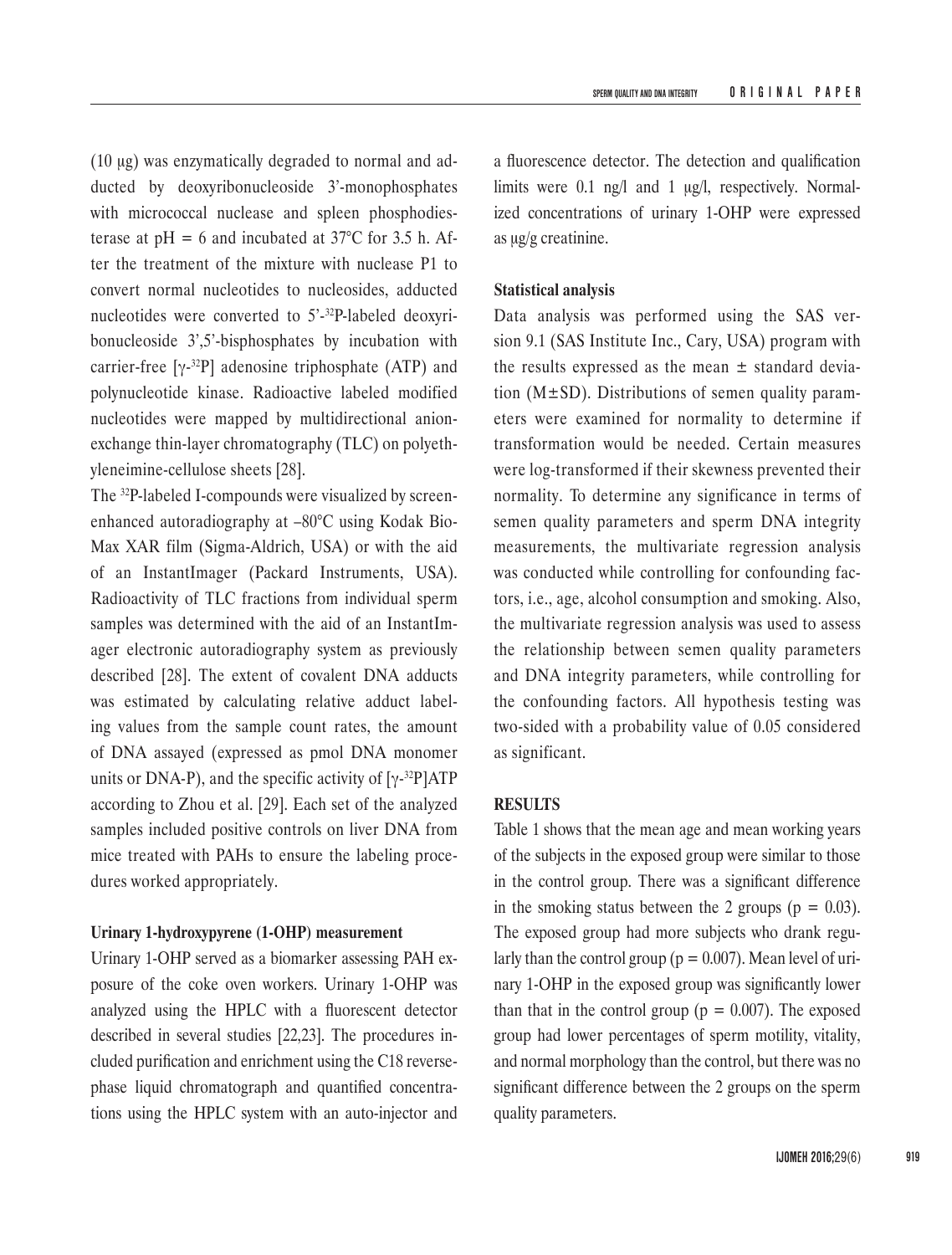|                                                                         | Group                 |                       |              |
|-------------------------------------------------------------------------|-----------------------|-----------------------|--------------|
| Variable                                                                | exposed<br>$(N = 52)$ | control<br>$(N = 35)$ | $\, {\bf p}$ |
| Age [years] $(M \pm SD)$                                                | $48.0 \pm 8.0$        | $34.0 \pm 10.0$       | 0.057        |
| Body mass index (BMI) $(M \pm SD)$                                      | $24.7 \pm 3.5$        | $24.0 \pm 3.3$        | 0.353        |
| Smoking status [%]                                                      |                       |                       |              |
| non-smokers                                                             | 43.8                  | 71.4                  | $0.012*$     |
| smokers                                                                 | 56.2                  | 28.6                  | $0.030*$     |
| Alcohol consumption [%]                                                 |                       |                       |              |
| yes                                                                     | 55.0                  | 4.6                   | $0.007*$     |
| no                                                                      | 43.3                  | 95.4                  |              |
| Working history <sup>a</sup> [years] (M)                                | 6.5                   | 10.5                  |              |
| Education [%]                                                           |                       |                       |              |
| elementary school                                                       | 3.2                   | 0.0                   |              |
| junior high school                                                      | 22.6                  | 0.0                   |              |
| high school                                                             | 34.7                  | 29.2                  |              |
| college                                                                 | 39.5                  | 43.2                  |              |
| post-college                                                            | $0.0\,$               | 27.6                  |              |
| Semen parameters $(M \pm SD)$                                           |                       |                       |              |
| total sperm count $\lceil \times 10^{-6}/e$ jaculation]                 | $216.6 \pm 96.7$      | $309.10 \pm 101.30$   | 0.231        |
| concentration $\left[\times 10^{-6} \text{/ml}\right]$                  | $113.7 \pm 99.6$      | $121.90 \pm 102.70$   | 0.790        |
| motility [% motile]                                                     | $55.9 \pm 20.6$       | $67.50 \pm 17.80$     | 0.056        |
| vitality [% viable]                                                     | $72.4 \pm 19.4$       | $82.10 \pm 13.30$     | 0.068        |
| morphology [% normal]                                                   | $15.3 \pm 6.8$        | $30.90 \pm 5.60$      | 0.032        |
| Urinary 1-hydroxypyrene (1-OHP) [ $\mu$ g/g of creatinine] (M $\pm$ SD) | $8.6 \pm 11.2$        | $0.24 \pm 0.67$       | $0.007*$     |

**Table 1.** Demographic characteristic and routine semen quality of the coke-oven workers exposed to polycyclic aromatic hydrocarbon (PAH) and the control group

M – mean; SD – standard deviation.

<sup>a</sup> Length of time of employment at the steel plant.

 $*$  p < 0.05.

Table 2 summarizes the status of sperm DNA integrity. For DNA fragmentation, the exposed group had 36.32% of sperm positive for DNA fragmentation, which was not significantly higher than 30.4% of sperm positive for DNA fragmentation in the control group ( $p = 0.232$ ). Bulky DNA adducts were detected both in the exposed workers and in the control subjects. The mean level of bulky DNA adducts was 74.72 in 10<sup>9</sup> nucleotides in the exposed group, which was significantly higher than that in the control group (26.05 in  $10^9$  nucleotides) (p = 0.009), while controlling for smoking, alcohol consumption and age. The mean value of 8-oxo-dGuo for the exposed group was  $24.29/10^6$  dG as compared to the control with 12.14/10<sup>6</sup> dG. A significantly increased 8-oxo-dGuo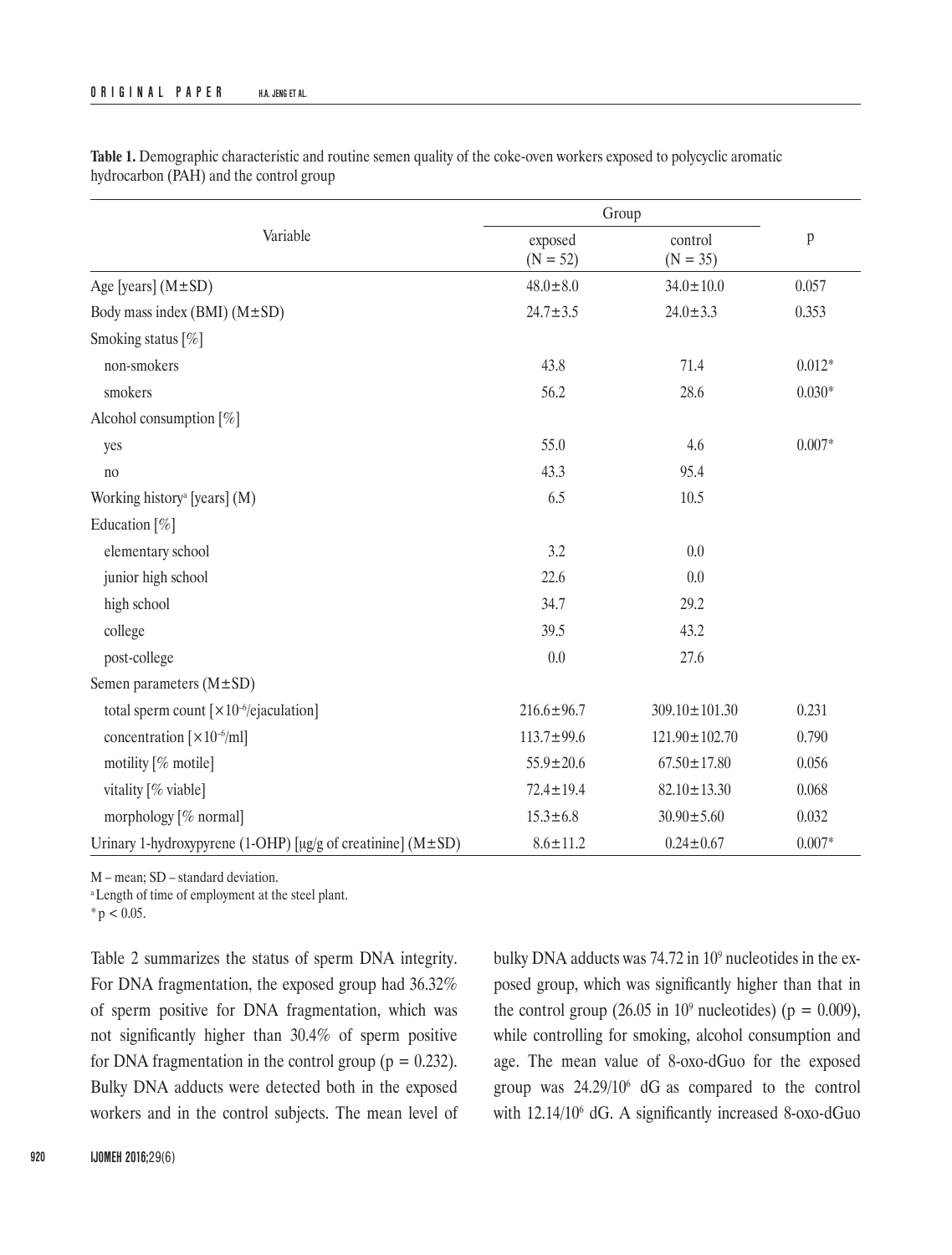| Sperm DNA integrity                       |                       | Group<br>$(M \pm SD)$ |          |
|-------------------------------------------|-----------------------|-----------------------|----------|
|                                           | exposed<br>$(N = 52)$ | control<br>$(N = 35)$ | $p^a$    |
| DNA fragmentation $[\%]$                  | $36.32 \pm 22.36$     | $30.40 \pm 8.59$      | 0.232    |
| DNA denaturation $[\%]$                   | $11.28 \pm 10.34$     | $9.39 \pm 8.90$       | 0.329    |
| 8-oxo-dGuo/ $106$ dG [n]                  | $24.29 \pm 19.89$     | $12.14 \pm 8.05$      | $0.050*$ |
| Bulky DNA adducts/ $10^9$ nucleotides [n] | $74.72 \pm 31.29$     | $26.05 \pm 12.93$     | $0.009*$ |

**Table 2.** Sperm deoxyribonucleic acid (DNA) integrity of the coke-oven workers exposed to PAH and the control group

8-oxo-dGuo – 8-oxo-7,8-dihydro-2'-deoxyguanosine; dG – deoxyguanosine.

Other abbreviations as in Table 1.

a The p values indicated the comparison between the 2 groups.

 $*$  p  $\leq$  0.05.

**Table 3.** Pearson's correlation between routine semen parameters and sperm DNA integrity of the coke-oven workers exposed to PAH and the control group<sup>a</sup>

| Sperm DNA integrity      | Conventional semen quality<br>(Pearson's coefficient $(p)$ )* |               |               |               |  |
|--------------------------|---------------------------------------------------------------|---------------|---------------|---------------|--|
|                          | concentration                                                 | motility      | vitality      | morphology    |  |
| DNA fragmentation        | 0.03(0.79)                                                    | $-0.19(0.09)$ | $-0.18(0.09)$ | $-0.07(0.54)$ |  |
| DNA denaturation         | 0.05(0.87)                                                    | $-0.23(0.12)$ | $-0.26(0.14)$ | $-0.14(0.64)$ |  |
| 8-oxo-dGuo               | $-0.05(0.68)$                                                 | $-0.18(0.12)$ | $-0.14(0.25)$ | $-0.01(0.92)$ |  |
| <b>Bulky DNA</b> adducts | $-0.10(0.59)$                                                 | $-0.17(0.34)$ | $-0.24(0.30)$ | $-0.09(0.20)$ |  |

Abbreviations as in Table 1 and 2.

a Smoking, age, and drinking status were controlled in the correlation analysis.

 $*$  p < 0.05 as a significant level.

level was detected in the exposed as compared to the control group ( $p = 0.05$ ).

Table 3 shows that DNA fragmentation, denaturation, 8-oxo-dGuo and DNA adduct did not correlate with semen parameters, including concentration, motility, morphology and vitality, when adjusting for smoking status, age and drinking. There was a positive correlation between the percentages of DNA fragmentation as determined using the TUNEL assay and the percentage of DNA denaturation as determined using the SCSA assay ( $p = 0.046$ ) (Figure 1). In addition, the percentages of DNA fragmentation and 8-oxo-dGuo correlated significantly ( $p = 0.05$  (Figure 2). However, no correlation existed between DNA fragmentation and bulky DNA adducts ( $p = 0.08$ ) (Figure 3).



 $r_s$  – Spearman's r correlation coefficient. Other abbreviations as in Table 1 and 2.

**Fig. 1.** Correlation between the DNA fragmentation and DNA denaturation of sperm from the coke-oven workers exposed to PAH and the control group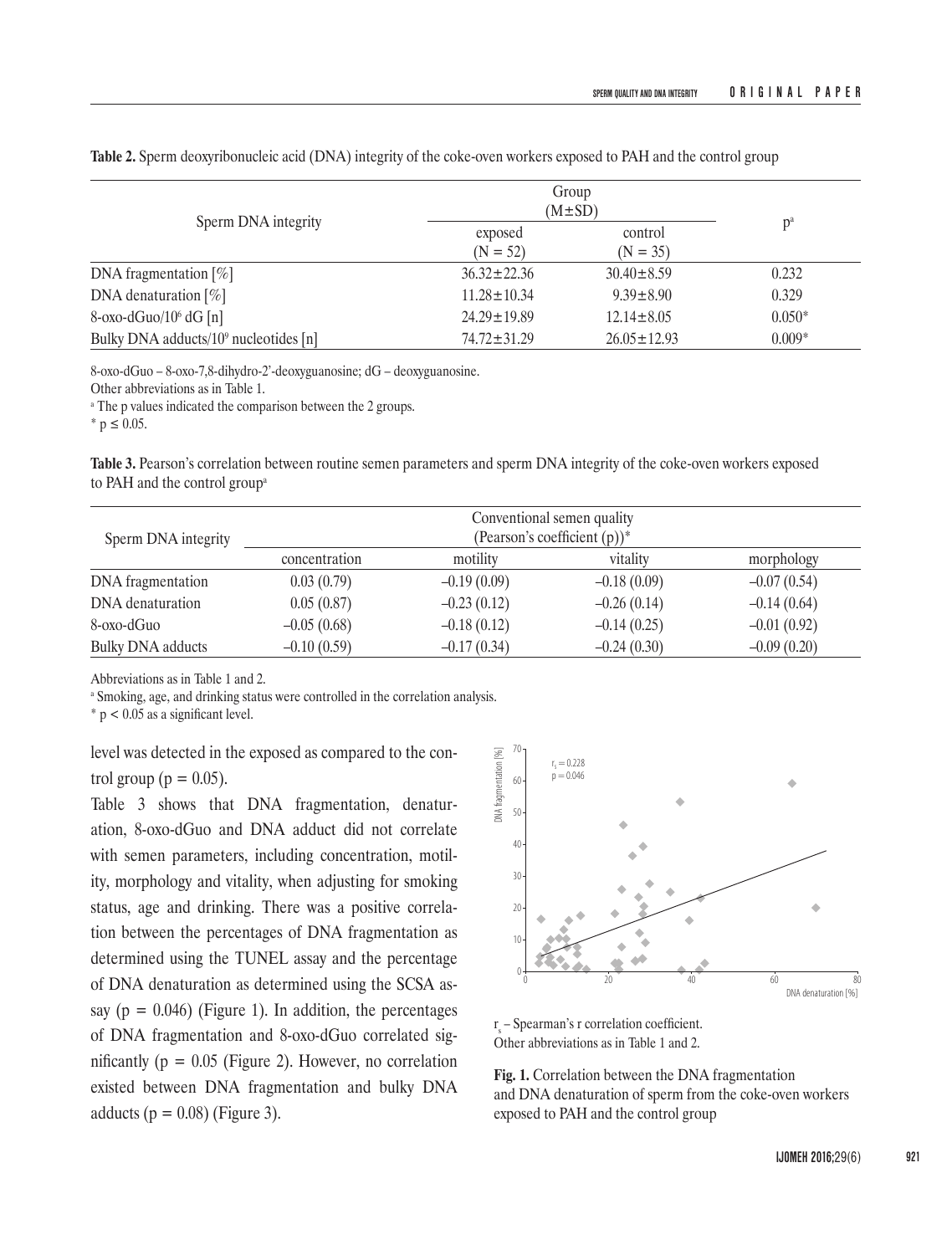

Abbreviations as in Table 1 and 2 and Figure 1.

**Fig. 2.** Correlation between DNA fragmentation and 8-oxo-dGuo/106 dG of sperm from the coke-oven workers exposed to PAH and the control group



Abbreviations as in Table 1 and 2 and Figure 1.

**Fig. 3.** Correlation between the DNA fragmentation and bulky DNA adducts in sperm from the coke-oven workers exposed to PAH and the control group

## **DISCUSSION**

To our knowledge, this is the first occupational exposure study simultaneously employing DNA fragmentation, denaturation, bulky DNA adducts and 8-oxo-dGuo for

the purpose of examination of sperm nuclear integrity in relation to exposure to PAHs. Although the coke oven workers self-reported using personal protection equipment (PPE) during working hours, our study showed the existing PPE practice of the workers did not reduce PAH exposure to the degree that protects the workers from an impact on sperm DNA integrity. The study highlights the need to examine whether:

- coke oven workers properly use PPE,
- the PPE is sufficient to reduce PAH exposure,
- job rotation is needed to minimize workers' exposure to PAHs.

The coke oven workers had only 15% normal morphology as compared to the control group with their 35%. Despite the significant reduction, majority of the coke oven workers met the WHO strict criteria for an acceptable level of sperm morphology, which is  $> 14\%$  normal morphology. When comparing the sperm quality with DNA integrity, we observed no correlations between sperm quality parameters (concentration, motility, vitality, and morphology) and DNA integrity (DNA fragmentation, bulky DNA adducts, and 8-oxo-dGuo). Other studies have observed similar findings and suggested that the routine sperm quality analysis may be insufficient to assess integrity of sperm genome [14,15].

The study indicated that the sperm genome was the target of the effect of PAHs on the male reproductive system. We found that the workers exposed to PAHs experienced an increased mean percentage of DNA fragmentation measured by the TUNEL assay as compared to the control subjects, but the increased level did not reach the significance level when controlling for smoking, alcohol consumption and age. Deoxyribonucleic acid denaturation *in situ* measured by SCSA followed a similar pattern. Our results contrasted with the observations of Hsu et al.'s study, which has concluded that smoking augmented the effect of PAH exposure on DNA fragmentation [1].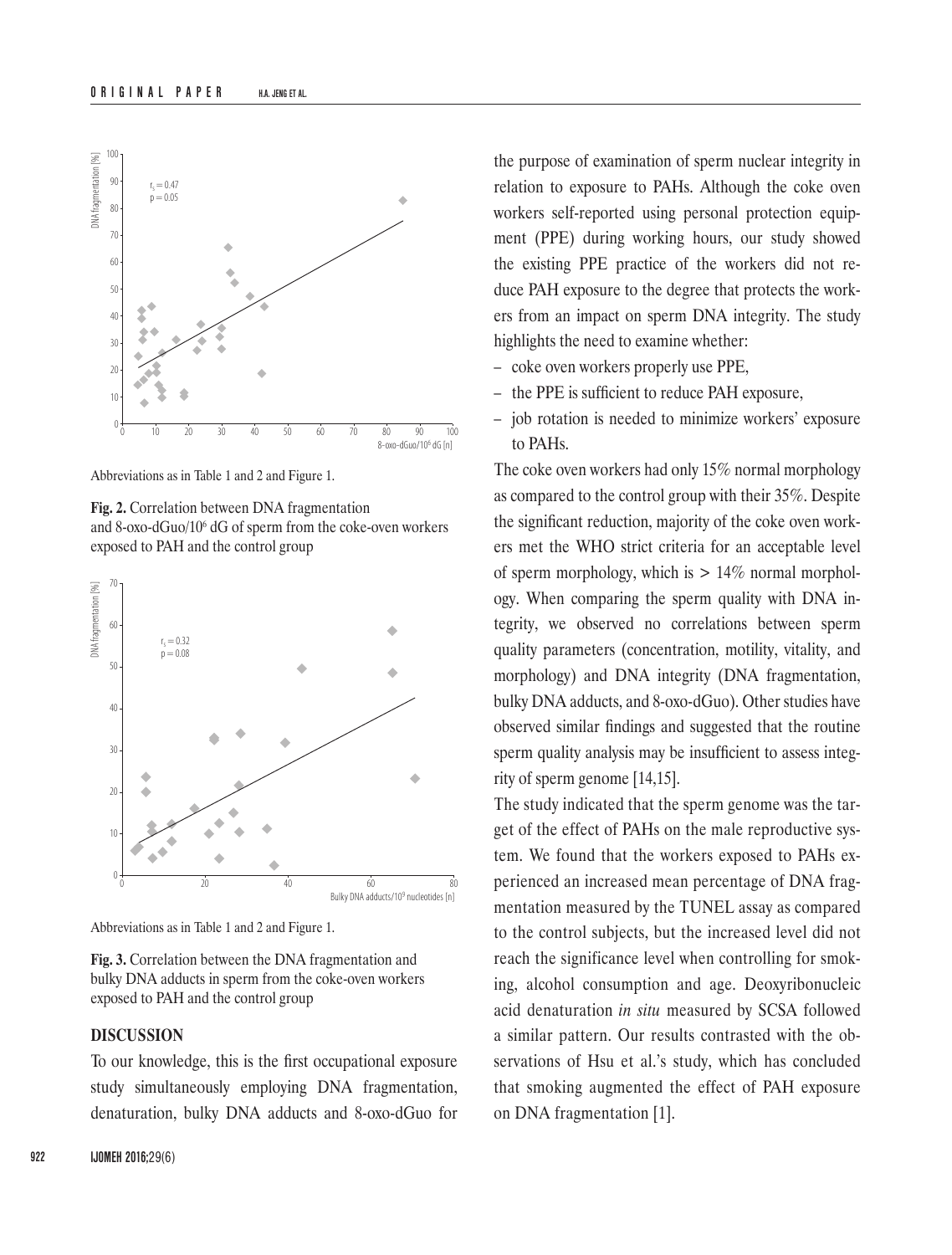Synergetic effect from smoking on PAHs could depend on the number of consumed cigarettes. Potts et al.'s study has reported that smoking  $\geq 10$  cigarettes/day could induce DNA damage [30]. In our study, although the exposed group had a significant number of workers who smoked, the average number of cigarettes consumed  $(N = 4.5$  cigarette/day) was much lower than the level suggested in the Potts et al.'s study. Further studies may examine the potential role of cigarette smoking as related to the impact of PAHs on the genetic integrity of human sperm by considering the number of cigarettes smoked, duration and urinary nicotine.

The mean levels of bulky DNA adducts and 8-oxo-dGuo in sperm were significantly higher in the individuals exposed to PAHs than in those who weren't exposed. Evidence from this study suggests that exposure to PAHs increases the level of bulky DNA adducts in sperm. At the same time, bulky DNA adducts were detected in the control group. That indicates that other genotoxic chemicals from other sources, e.g., second-hand smoking and air pollution, may also contribute to DNA adduct formation [31]. For example, steroid estrogens and their metabolites have been reported to bind covalently to DNA and form bulky DNA adducts that can be detected by 32P-postlabeling [32].

The 8-oxo-dGuo adducts have been successfully used to assess oxidative damage in tissues and cells. In the present study, we employed ESCODD recommended DNA isolation procedures and our newly established LC-MS/MS with an on-line solid-phase extraction method for detecting 8-oxo-dGuo adducts in sperm. Such a combination of methods minimized oxidation of sperm DNA during extraction and analytical detection procedures. Also, the method was very specific, sensitive and required a relatively small amount of sperm DNA at 10 μg. We observed that the coke oven workers had significantly higher 8-oxodGuo levels than the control subjects ( $p = 0.048$ ). The results suggested that exposure to PAHs is associated with

oxidative DNA damage. Also, the levels of 8-oxo-dGuo significantly and positively correlated with the levels of DNA fragmentation. To date, the sources contributing to DNA strand breakage have not been fully explored. However, this study provided evidence that 8-oxo-dGuo may be associated with DNA fragmentation in sperm. This result was similar to that reported in other studies suggesting an association between the 2 types of DNA damage and supporting the notion that reactive oxygen species (ROS) can reach DNA nucleotides leading to DNA fragmentation [5,19,33]. The proposed mechanism for ROS induced DNA fragmentation is such that formation of 8-oxo-dGuo leads to the creation of basic sites and destabilization of the DNA backbone [30]. DNA fragmentation was found to discrete into smaller fragments in the 20–25 kb range rather than much larger 50-kb toroid fragments detected by other studies [3,34]. Increased 8-oxo-dGuo and bulky DNA adducts in sperm suggested that PAHs probably used metabolic pathways, including phase I metabolism, to form active meditates, and redox cycling to form excessive reactive oxygen species. A limitation of this study is the lack of identification of specific bulky DNA adducts and reactive oxygen species in relation to the possible metabolic pathways. Another limitation is that the study included one semen sample that may not fully depict the impact of PAH exposure during the entire period of spermatogenesis. Nonetheless, the study demonstrated that exposure to PAHs could induce oxidative damage to sperm DNA and covalently form DNA adducts. Sperm cells are resistant to exogenous genotoxic factors due to the blood–testis barrier and the compact nature of sperm chromatin, which can effectively restrict DNA reacting compounds and minimize DNA adduct formation. The observed increase in bulky DNA levels in this study raises 2 possibilities for the findings: PAHs could pass through the blood–testis barrier and/or ineffective repair of DNA damage occurred during early stages of spermatogenesis.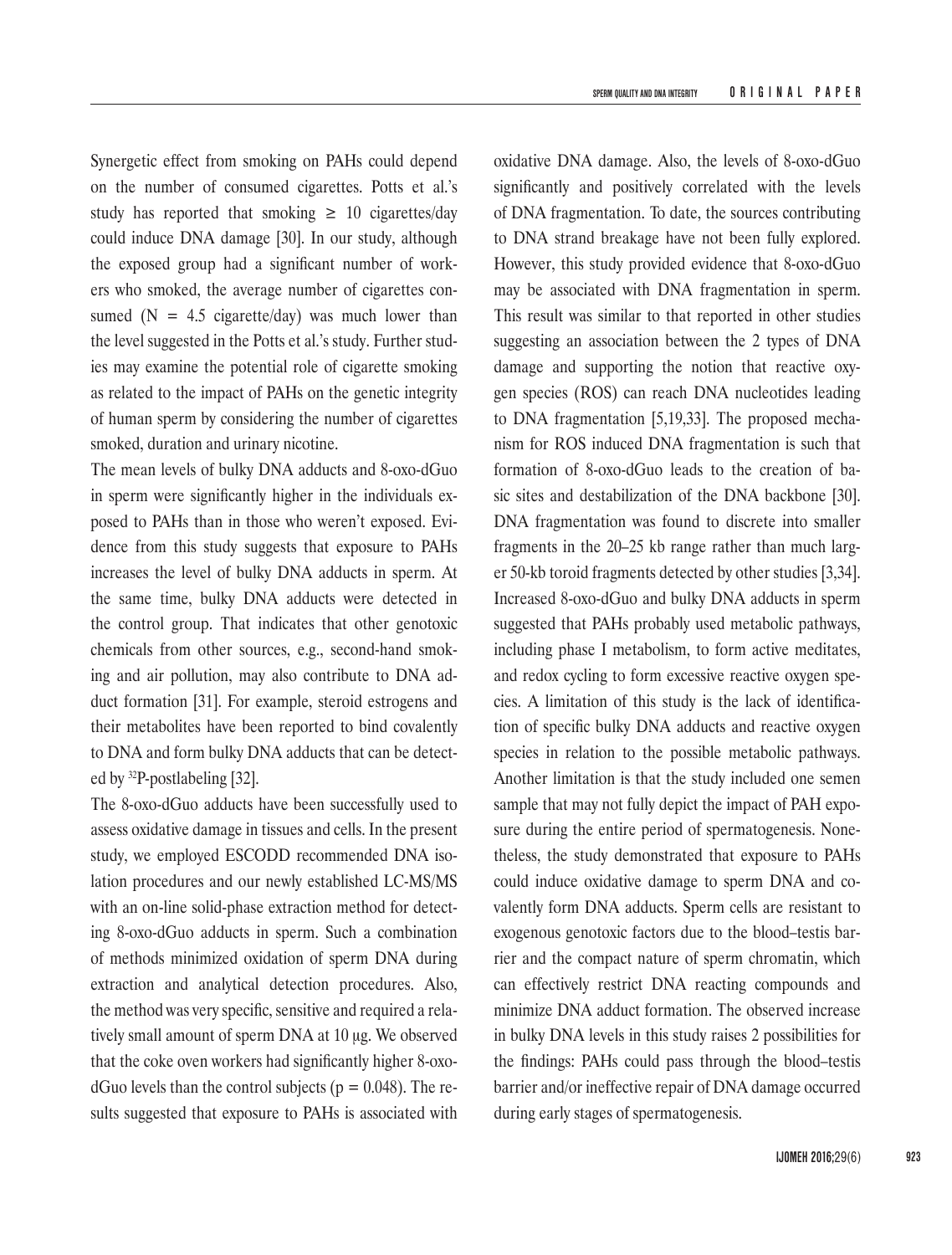## **CONCLUSIONS**

The current study thoroughly examined the status of DNAintegrity by measuring DNA fragmentation, DNA oxidative damage and DNA adducts. In doing so, the study adds to the existing literature by showing sperm genomes were the target of PAH effect. Our study underscored the importance of monitoring sperm DNA integrity as part of an assessment of the impact of occupational and environmental exposures on sperm. Detecting such DNA damage in sperm could provide new elements, besides sperm quality analysis, in assessing environmental toxins' effect on male reproductive health. Sperm DNA integrity is crucial for the accurate transmission of paternal genetic information to the offspring. However, our study results suggest that additional research is needed to better understand the impact of sperm DNA integrity in relation to overall male reproductive capacity and the health of offspring. We hope that the current study will encourage further research in this area.

## **REFERENCES**

- 1. Hsu PC, Chen IY, Pan CH, Wu KY, Pan MH, Chen JR, et al. Sperm DNA damage correlates with polycyclic aromatic hydrocarbons biomarker in coke-oven workers. Int Arch Occup Environ Health. 2006;79:349–56, [http://dx.doi.org/10.1007/](http://dx.doi.org/10.1007/s00420-005-0066-3) [s00420-005-0066-3](http://dx.doi.org/10.1007/s00420-005-0066-3).
- 2. Xia Y, Han Y, Zhu P, Wang S, Gu A, Wang L, et al. Relation between urinary metabolites of polycyclic aromatic hydrocarbons and human semen quality. Environ Sci Technol. 2009;43:4567–73, [http://dx.doi.org/10.1021/es9000642.](http://dx.doi.org/10.1021/es9000642)
- 3. Selevan SG, Borkovec L, Slott VL, Zudova Z, Rubes J, Evenson DP, et al. Semen quality and reproductive health of young Czech men exposed to seasonal air pollution. Environ Health Perspect. 2000;108:887–94, [http://dx.doi.org/10.1289/](http://dx.doi.org/10.1289/ehp.00108887) [ehp.00108887.](http://dx.doi.org/10.1289/ehp.00108887)
- 4. Georgellis A, Toppari J, Veromaa T, Rydstrom J, Parvinen M. Inhibition of meiotic divisions of rat spermatocytes *in vitro* by polycyclic aromatic hydrocarbons. Mutat Res. 1990;231: 125–35, [http://dx.doi.org/10.1016/0027-5107\(90\)90019-Z](http://dx.doi.org/10.1016/0027-5107%2890%2990019-Z).
- 5. Aitken RJ, de Iuliis GN, Finnie JM, Hedges A, McLachlan RI. Analysis of the relationships between oxidative stress, DNA damage and sperm vitality in a patient population: Development of diagnostic criteria. Hum Reprod. 2010;25:2415–26, <http://dx.doi.org/10.1093/humrep/deq214>.
- 6. Ramesh A, Walker SA, Hood DB, Guillén MD, Schneider K, Weyand EH. Bioavailability and risk assessment of orally ingested polycyclic aromatic hydrocarbons. Int J Toxicol. 2004;23:301–33, [http://dx.doi.org/10.1080/](http://dx.doi.org/10.1080/10915810490517063) [10915810490517063.](http://dx.doi.org/10.1080/10915810490517063)
- 7. Gaspari L, Chang SS, Santella RM, Garte S, Pedotti P, Taioli E. Polycyclic aromatic hydrocarbon-DNA adducts in human sperm as a marker of DNA damage and infertility. Mutat Res. 2003;535:155–60, [http://dx.doi.org/10.1016/](http://dx.doi.org/10.1016/S1383-5718%2802%2900297-8) [S1383-5718\(02\)00297-8](http://dx.doi.org/10.1016/S1383-5718%2802%2900297-8).
- 8. Horak S, Polanska J, Widlak P. Bulky DNA adducts in human sperm: Relationship with fertility, semen quality, smoking, and environmental factors. Mutat Res. 2003;537:53–65, [http://dx.doi.org/10.1016/S1383-5718\(03\)00051-2.](http://dx.doi.org/10.1016/S1383-5718%2803%2900051-2)
- 9. Spano M, Bonde JP, Hjollund HI, Kolstad HA, Cordelli E, Leter G. Sperm chromatin damage impairs human fertility. Fertil Steril. 2000;73:43–50.
- 10. Larson KL, DeJonge CJ, Barnes AM, Jost LK, Evenson DP. Sperm chromatin structure assay parameters as predictors of failed pregnancy following assisted reproductive techniques. Hum Reprod. 2000;15:1717–22, [http://dx.doi.org/](http://dx.doi.org/10.1093/humrep/15.8.1717) [10.1093/humrep/15.8.1717](http://dx.doi.org/10.1093/humrep/15.8.1717).
- 11. Aitken RJ, Sawyer D. The human spermatozoon Not waving but drowning. Adv Exp Med Biol. 2003;518:85–98.
- 12. Aitken RJ, Krausz C. Oxidative stress, DNA damage and the Y chromosome. Reproduction. 2001;122:497–506, [http://](http://dx.doi.org/10.1007/978-1-4419-9190-4_8) [dx.doi.org/10.1007/978-1-4419-9190-4\\_8](http://dx.doi.org/10.1007/978-1-4419-9190-4_8).
- 13. Kurinczuk JJ, Bower C. Birth defects in infants conceived by intracytoplasmic sperm injection: An alternative interpretation. BMJ. 1997;315:1260–5, [http://dx.doi.org/10.1136/](http://dx.doi.org/10.1136/bmj.315.7118.1260) [bmj.315.7118.1260.](http://dx.doi.org/10.1136/bmj.315.7118.1260)
- 14. Zini A, Fischer MA, Sharir S, Shayegan B, Phang D, Jarvi K. Prevalence of abnormal sperm DNA denaturation in fertile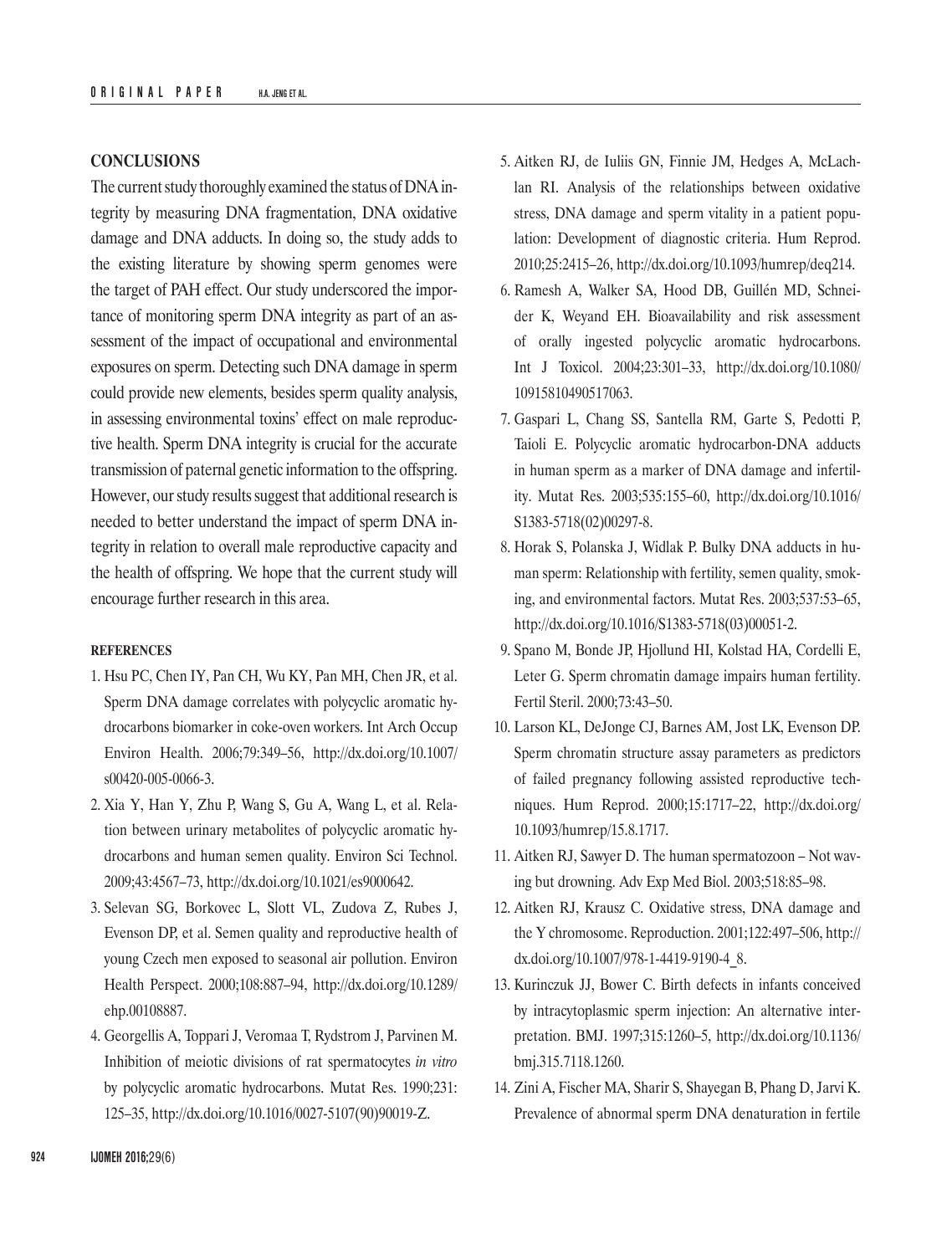and infertile men. Urology. 2002;60:1069–72, [http://dx.doi.](http://dx.doi.org/10.1016/S0090-4295%2802%2901975-1) [org/10.1016/S0090-4295\(02\)01975-1](http://dx.doi.org/10.1016/S0090-4295%2802%2901975-1).

- 15. Zini A, Jamal W, Cowan L, Al-Hathal N. Is sperm DNA damage associated with IVF embryo quality? A systematic review. J Assist Reprod Genet. 2011;28:391–7, [http://dx.doi.](http://dx.doi.org/10.1007/s10815-011-9544-6) [org/10.1007/s10815-011-9544-6.](http://dx.doi.org/10.1007/s10815-011-9544-6)
- 16. Henkel R, Hoogendijk CF, Bouic PJ, Kruger TF. TUNEL assay and SCSA determine different aspects of sperm DNA damage. Andrologia. 2010;42:305–13, [http://dx.doi.](http://dx.doi.org/10.1111/j.1439-0272.2009.01002.x) [org/10.1111/j.1439-0272.2009.01002.x](http://dx.doi.org/10.1111/j.1439-0272.2009.01002.x).
- 17. Evans MD, Olinski R, Loft S, Cooke MS. Toward consensus in the analysis of urinary 8-oxo-7,8-dihydro-2'-deoxyguanosine as a noninvasive biomarker of oxidative stress. FASEB J. 2010;24:1249–60, [http://dx.doi.org/10.1096/fj.09-147124.](http://dx.doi.org/10.1096/fj.09-147124)
- 18. Hu CW, Chao MR, Sie CH. Urinary analysis of 8-oxo-7,8 dihydroguanine and 8-oxo-7,8-dihydro-2'-deoxyguanosine by isotope-dilution LC-MS/MS with automated solid-phase extraction: Study of 8-oxo-7,8-dihydroguanine stability. Free Radic Biol Med. 2010;48:89–97, [http://dx.doi.org/10.1016/](http://dx.doi.org/10.1016/j.freeradbiomed.2009.10.029) [j.freeradbiomed.2009.10.029](http://dx.doi.org/10.1016/j.freeradbiomed.2009.10.029).
- 19. De Iuliis GN, Thomson LK, Mitchell LA, Finnie JM, Koppers AJ, Hedges A. DNA damage in human spermatozoa is highly correlated with the efficiency of chromatin remodelling and the formation of 8-hydroxy-2'-deoxyguanosine, a marker of oxidative stress. Biol Reprod. 2009;81:517–24, [http://dx.doi.org/10.1095/biolreprod.109.076836.](http://dx.doi.org/10.1095/biolreprod.109.076836)
- 20. Chao MR, Wang CJ, Wu MT, Pan CH, Kuo CY, Yang HJ. Repeated measurements of urinary methylated/oxidative DNA lesions, acute toxicity, and mutagenicity in coke oven workers. Cancer Epidemiol Biomarkers Prev. 2008;17:3381–9, <http://dx.doi.org/10.1158/1055-9965.EPI-08-0721>.
- 21. Hu CW, Juang YJ, Li YJ, Chao MR. Correlation between concentrations of 8-oxo-7,8-dihyro-2'-deoxyguanosine in urine, plasma, and saliva measured by on-line solid-phase extraction LC-MS/MS. Clin Chim Acta. 2010;411:1218–22, <http://dx.doi.org/10.1016/j.cca.2010.04.029>.
- 22. Wu MT, Pan CH, Huang YL, Tsai PJ, Chen CJ, Wu TN. Urinary excretion of 8-hydroxy-2-deoxyguanosine and 1-hy-

droxypyrene in coke-oven workers. Environ Mol Mutagen. 2003;42:98–105, [http://dx.doi.org/10.1002/em.10176.](http://dx.doi.org/10.1002/em.10176)

- 23. World Health Organization. WHO laboratory manual for the examination and processing of human semen. 5th ed. Geneva: The Organization; 2010.
- 24. Evenson DP, Darzynkiewicz Z, Melamed MR. Relation of mammalian sperm chromatin heterogeneity to fertility. Science. 1980;240:1131–3, [http://dx.doi.org/10.1126/sci](http://dx.doi.org/10.1126/science.7444440)[ence.7444440](http://dx.doi.org/10.1126/science.7444440).
- 25. Evenson DP, Jost LK, Zinaman MJ, Clegg E, Purvis K, de Angelis P. Utility of the sperm chromatin structure assay (SCSA) as a diagnostic and prognostic tool in the human fertility clinic. Hum Reprod. 1999;14:1039–49, [http://dx.doi.](http://dx.doi.org/10.1093/humrep/14.4.1039) [org/10.1093/humrep/14.4.1039.](http://dx.doi.org/10.1093/humrep/14.4.1039)
- 26. Reddy MV, Randerath K. Nuclease P1-mediated enhancement of sensitivity of 32P-postlabeling test for structurally diverse DNA adducts. Carcinogenesis. 1986;7:1543–51, [http://](http://dx.doi.org/10.1093/carcin/7.9.1543) [dx.doi.org/10.1093/carcin/7.9.1543](http://dx.doi.org/10.1093/carcin/7.9.1543).
- 27. Phillips DH, Arlt VM. The <sup>32</sup>P-postlabeling assay for DNA adducts. Nat Protoc. 2007;2:2772–81, [http://dx.doi.](http://dx.doi.org/10.1038/nprot.2007.394) [org/10.1038/nprot.2007.394.](http://dx.doi.org/10.1038/nprot.2007.394)
- 28. Mabon N, Moorthy B, Randerath E, Randerath K. Monophosphate 32P-postlabeling assay of DNA adducts from 1,2:3,4-diepoxybutane, the most genotoxic metabolite of 1,3-butadiene: *In vitro* methodological studies and *in vivo* dosimetry. Mutat Res. 1996;371:87–104, [http://dx.doi.org/](http://dx.doi.org/10.1016/S0165-1218%2896%2990098-1) [10.1016/S0165-1218\(96\)90098-1](http://dx.doi.org/10.1016/S0165-1218%2896%2990098-1).
- 29. Zhou GD, Hernandez NS, Randerath E, Randerath K. Acute elevation by short-term dietary restriction or food deprivation of type I I-compound levels in rat liver DNA. Nutr Cancer. 1999;35:87–95, [http://dx.doi.org/10.1207/S15](http://dx.doi.org/10.1207/S1532791487-95) [32791487-95](http://dx.doi.org/10.1207/S1532791487-95).
- 30. Potts RJ, Newbury CJ, Smith G, Notarianni LJ, Jefferies TM. Sperm chromatin damage associated with male smoking. Mutat Res. 1996;423:103–11, [http://dx.doi.org/10.1016/S00](http://dx.doi.org/10.1016/S0027-5107%2898%2900242-5) [27-5107\(98\)00242-5](http://dx.doi.org/10.1016/S0027-5107%2898%2900242-5).
- 31. Fraga CG, Motchnik PA, Wyrobek AJ, Rempel DM, Ames BN. Smoking and low antioxidant levels increase